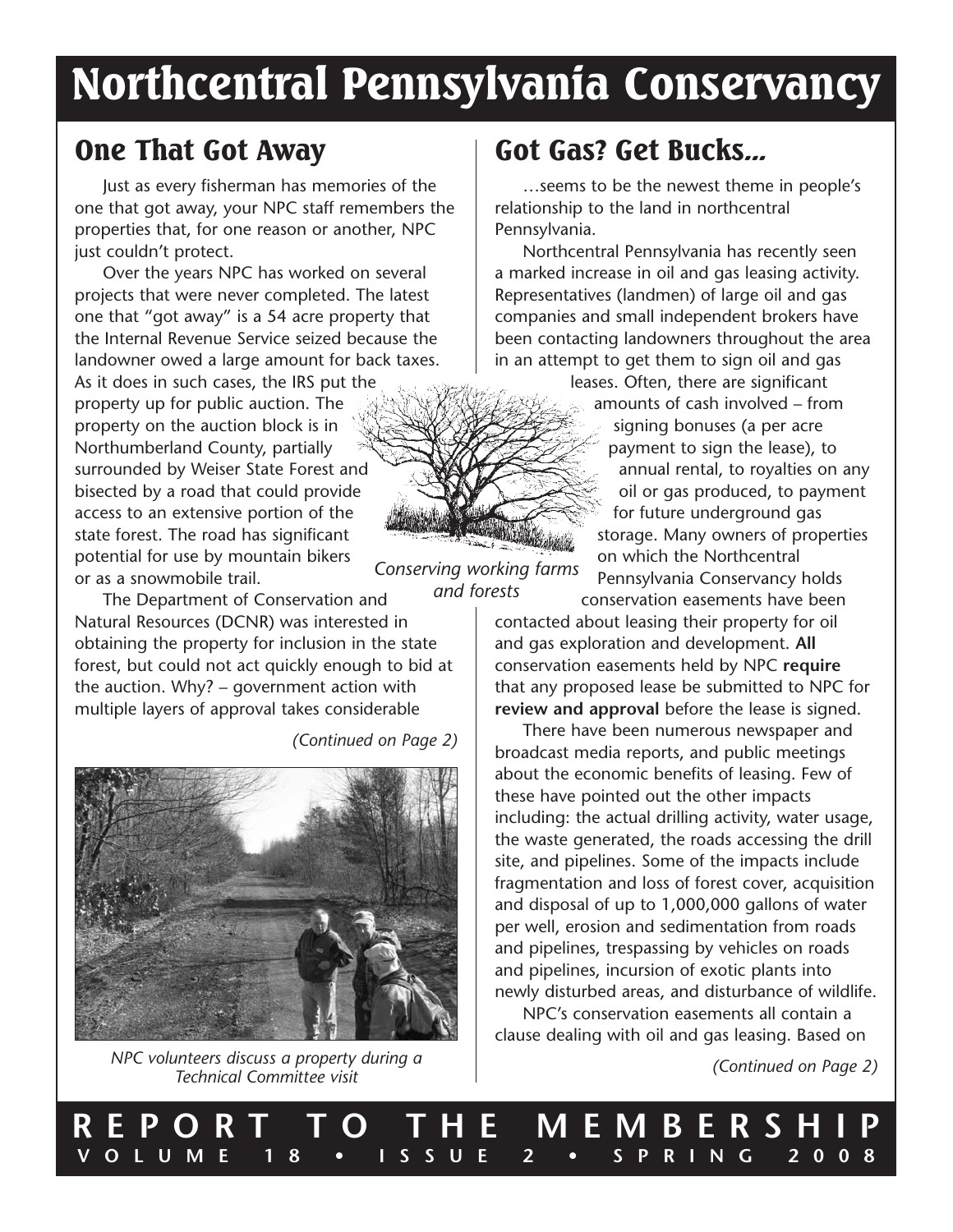### One That Got Away

*(Continued from Page 1)*

time. So DCNR requested NPC's help in acquiring the property, since we could act quickly enough to bid at the auction. DCNR placed a limit on the funds they were willing to commit to acquiring the property – thus setting the upper limit on our potential bid.

Before NPC could bid our Technical Committee, comprised of volunteers, had to visit the property to determine its conservation value; and NPC's board of directors needed to vote on whether to undertake the project. These necessary steps were completed in short order and the decision was made to assist DCNR, with DCNR providing a commitment to reimburse NPC. All this was accomplished in two weeks.

The auction was held in Mount Carmel with less than a dozen potential bidders in attendance. As it turned out, only two bidders competed: NPC and one other would-be buyer. The opening bid was \$18,700 and progressed quickly – very quickly – in \$5,000 increments, to and beyond DCNR's limit. The bidding process was over in less than five minutes. And so the property got away – from NPC, from DCNR, and from public ownership.



*NPC volunteers discuss a property during a Technical Committee visit*

#### Got Gas? Get Bucks...

*(Continued from Page 1)*

original easement donors' wishes, some easements prohibit any oil and gas leasing; others permit leasing, but limit it to a "non-developmental" lease, preventing any surface disturbance (NPC's

preference); other NPC easements permit oil and gas leasing and development. To protect the conservation values of protected properties, all easements require that any proposed lease be submitted to NPC for review and approval before the lease is signed.

NPC also has the right to review and approve the location of any well(s) to be drilled, and the access road and pipeline serving the well(s).

Some NPC protected properties had an oil and gas lease in place before the conservation easement was signed. In those cases, NPC has no right of review of either the lease, the location or number of wells, roads or pipelines. However, NPC must review and approve any new leases on those properties.

NPC has reviewed a number of proposed leases submitted by owners of protected properties and reminded all others of NPC's requirement to review any lease they might sign. Oil and gas lease drafts frequently don't acknowledge existing conservation easement and, therefore must be changed to reflect the easement protecting the property. NPC has contacted several oil and gas companies to obtain their written acknowledgement of easements.

NPC's review of proposed leases deals only with the leases' effects on the conservation values of the affected properties. Since the leases are complicated contracts with much technical language, NPC urges landowners to contact an attorney experienced in oil and gas matters to protect their own interests.

# Accreditation Update

We're still chugging along!!! During the first quarter of 2008 the Accreditation Committee met several times to work on policies and procedures. Two areas tackled were in some ways at opposite ends of the spectrum - documenting a property's conservation purposes (or why a property is important to protect), and NPC's process for training the board of directors and providing them with the tools and information they need to do their job.

To help the Committee with its job, its members, Jerry Walls and Sue Sprout, joined NPC staff at the Pennsylvania Land Conservation Conference at the beginning of April. Jerry and Sue sat in on a session led by the Land Trust Alliance and a panel discussion of "lessons learned" from organizations going through the process now.

We'll continue to keep you updated.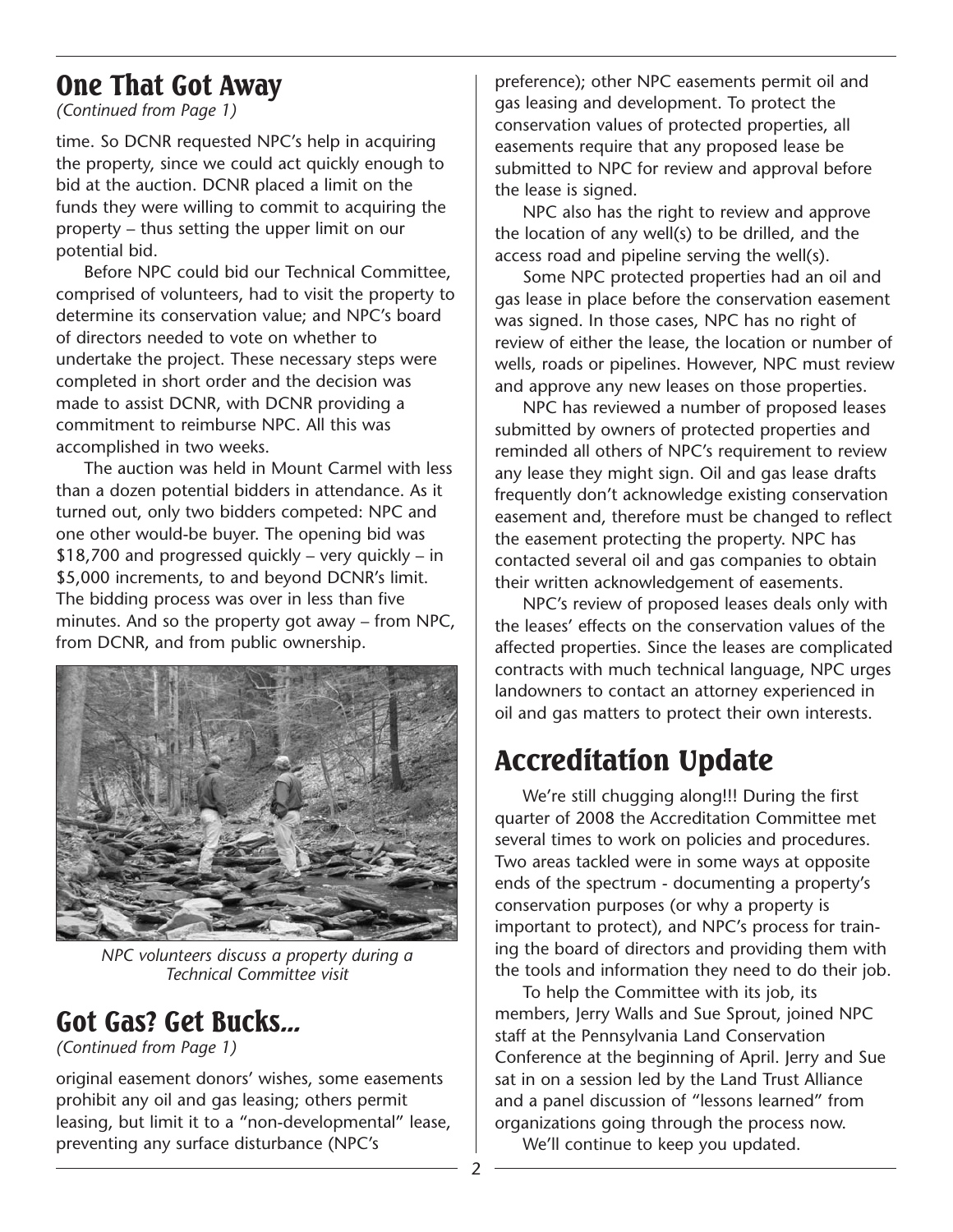### West Branch Water Trail Stewardship Plan Update

Thanks to our Lycoming College intern, Jen Stinner, this winter was very productive for the West Branch Water Trails stewardship plan. Jen and Alice Trowbridge worked together to finalize an inventory sheet to be used at all the river access points from Cherry Tree to Northumberland. All but 10 of the sites have been inventoried and photographed.

The inventory analysis is underway, and photos are being used to help design recommendations for improvements at sites and to develop maintenance plans for the various sites. The information gathered during the inventory will also help determine the four locations to be used for case studies on ways to enhance the sites and improve ease of maintenance.

Jen also worked this winter on reviewing web based resources. Her research and other materials are going to be used to develop a "tool kit" to help water trail volunteers (on the West Branch and across the state) learn more and find information specific to an issue they're facing.

Alice also met with several of the state agencies that own or manage land along the river to discuss their current roles in managing and maintaining river access points. The meeting was an opportunity to discuss common opportunities and concerns.

On April 18, over 70 gathered in Danville to learn more about water trail management and to discuss their water trail questions. The morning was spent learning about the Chemung Basin River Trail Partnership and the Delaware River Greenway Partnership. Jennifer Fais and Celeste Tracy shared their organizational structure for managing their water trails, and their experience and processes for working with private property owners.

Matt Beaver (DCNR, Bureau of Forestry) and Brook Lenker and Bruce Bischoff (Susquehanna River Trail Association) presented information on how these two groups manage camping along/on water trails. SRTA and the Bureau of Forestry have a partnership where SRTA volunteers (known as island stewards) assist in keeping the island camping sites cleaned up and report to the Bureau of Forestry any maintenance issues that need to be addressed.

The afternoon was spent in groups discussing topics such as yearly maintenance needs along water trails, water trail signage, and working with volunteers. It was 80 degrees and sunny, so people took advantage of the outside seating and held their discussions outdoors as well as indoors.

Based on the evaluations and feedback received, the session was another step in the right directions for Pennsylvania's water trail systems!!

#### *Sponsors and Partners Who Helped with the April 18 Water Trail Working Session*

- Pennsylvania Environmental Council
- Chesapeake Bay Gateways Network
- National Park Service Rivers & Trails Assistance Program
- Department of Conservation & Natural Resources
- Pennsylvania Fish & Boat Commission
- Pennsylvania Recreation & Parks Society
- Geisinger Center for Health & Research

### NPC Well Represented at PALTA Conference

The Pennsylvania Land Trust Association (PALTA) held the Pennsylvania Land Conservation Conference at the beginning of April. NPC's Renee' Carey, Charlie Schwarz, and Alice Trowbridge all attended, as well as volunteers Jerry Walls and Sue Sprout.

As part of the planning committee, Reneé helped monitor sessions eligible for professional credit, and led an all day session. Charlie monitored an all-day session on Friday. NPC volunteers Helen Schwarz and Rick Sprout worked the registration desk, and collected evaluation forms on Saturday.

Reneé worked with Peter Williamson and Davide D'Antonio on the all day session, *Determining Stewardship Costs and Raising & Managing Dedicated Funds*. Reneé spent the morning discussing with the class the various aspects of stewarding conservation easements, methods for calculating stewardship costs for conservation easements, how to raise those funds, and why it's important to have these funds. Peter (Vice President of Conservation Services at Natural Lands Trust) discussed stewardship costs of land owned in fee, and David (Chief Financial Officer of Natural Lands Trust) reviewed the various types of "funds" a non-profit can have (donor restricted, board restricted, etc.).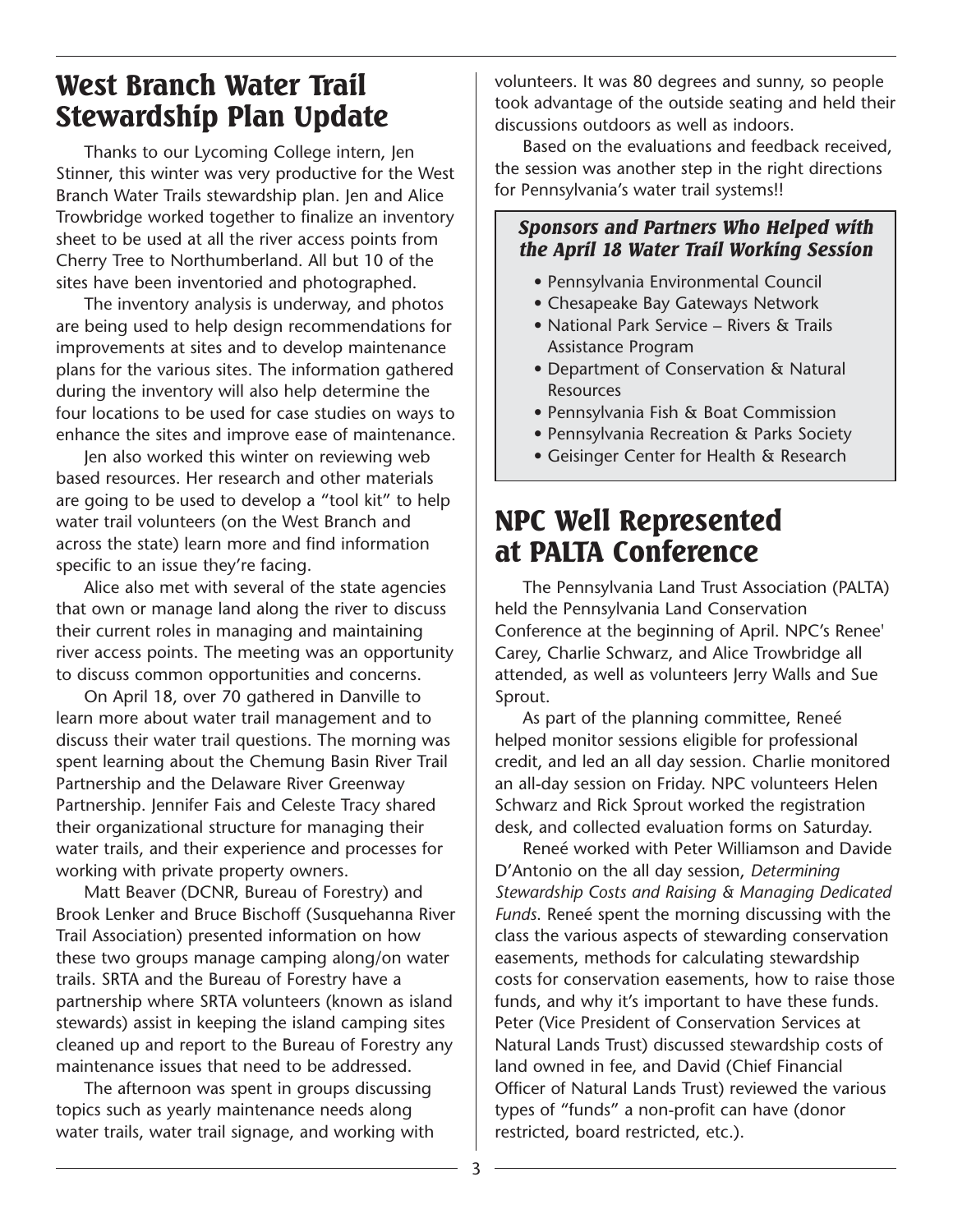### NPC Receives Dominion Grant to Help "Voices of Pine Creek"

"We think of giving importance to history, but it is the individual who is interesting…" said Raymond Queneau, a French poet.

The Northcentral Pennsylvania Conservancy was one of the partners who worked to develop and write the Pine Creek Watershed Rivers Conservation Plan. One of the early implementation projects that came out of that plan is an effort to record the stories and memories of people who grew up in the watershed, lived in the watershed, or spent a lot of time visiting the watershed. A couple summers ago, on camera interviews were conducted with over 30 people who represented various areas and interests in the watershed. Last year Jason Weigle, a graduate student at Penn State, recorded audio interviews with many more individuals about the watershed and how it has changed during their lifetime. Now, funding is in place for more on-camera interviews to be done this summer.

The Endless Mountains RC&D has a grant from the Department of Conservation and Natural Resources to conduct the on-camera interviews and develop a plan for how they can be used as part of a public education program. The Northcentral Pennsylvania Conservancy is a partner on the project and received \$1,000 from Dominion Watershed Mini-Grant through a program administered by the Western Pennsylvania Conservancy. These funds will be used to help edit the materials and get it ready for posting to the Pine Creek Watershed Rivers Conservation Plan website.

Plans are underway for some Fall events that will highlight the stories already collected and the work that is underway to restore and improve the Pine Creek watershed. Keep an eye out for more information!!

### NPC Partnering on Stream Improvement Grant

The Northcentral Pennsylvania Conservancy is partnering with the Pennsylvania Fish and Boat Commission and the Pennsylvania Department of Environmental Protection to plan, design, obtain permits, and oversee construction of in-stream structures to improve stream stability and increase aquatic habitat. The goal is to work at 66 project sites and get 660 structures in the stream.

Monitoring will be done at the sites before installation and after installation to document the actual impact the structures have. This information will help the Fish and Boat Commission and the Department of Environmental Protection with their analysis of the structures effectiveness.

Another component of the grant is education. Training workshops for people such as County watershed specialists will be held at locations through the region. The workshops will provide information on the various types of structures being used, the purpose they serve, and the stream characteristics that determine if a site is appropriate.

More information will be shared in upcoming NPC newsletters!!

# Celebrity Waiter Success

On March 14 the Peter Herdic House once again open their doors and welcomed in the Northcentral Pennsylvania Conservancy and our celebrity waiters!! Nearly 100 people joined us for an evening of great food and entertaining service. Rick Mason serenaded several tables and Gary Hutchinson provided attendees with info on Lycoming County's flood warning website, as well as a few jokes.

All the tips the waiters earned were donated to NPC as well as the proceeds from a jewelry raffle, and the proceeds from a silent auction of special Dinner Events. If you missed this year's event, it's an annual event. Join us next year. It's always in March and always a good time!

#### *Thank You To...*

Gary Hutchinson • Oscar Knade • Shirley Knade Jack Kramer • Rick Mason • Doug Shangraw Mark Shuman • Bob Walker • Jerry Walls

*...for donating their time and waiting tables*

Gloria and Marcia Miele *...for the beautiful pendant and hosting the event*

Bill & Sam Judson • Ted & Judee Lyon *...for donating the Silent Auction Dinner Events*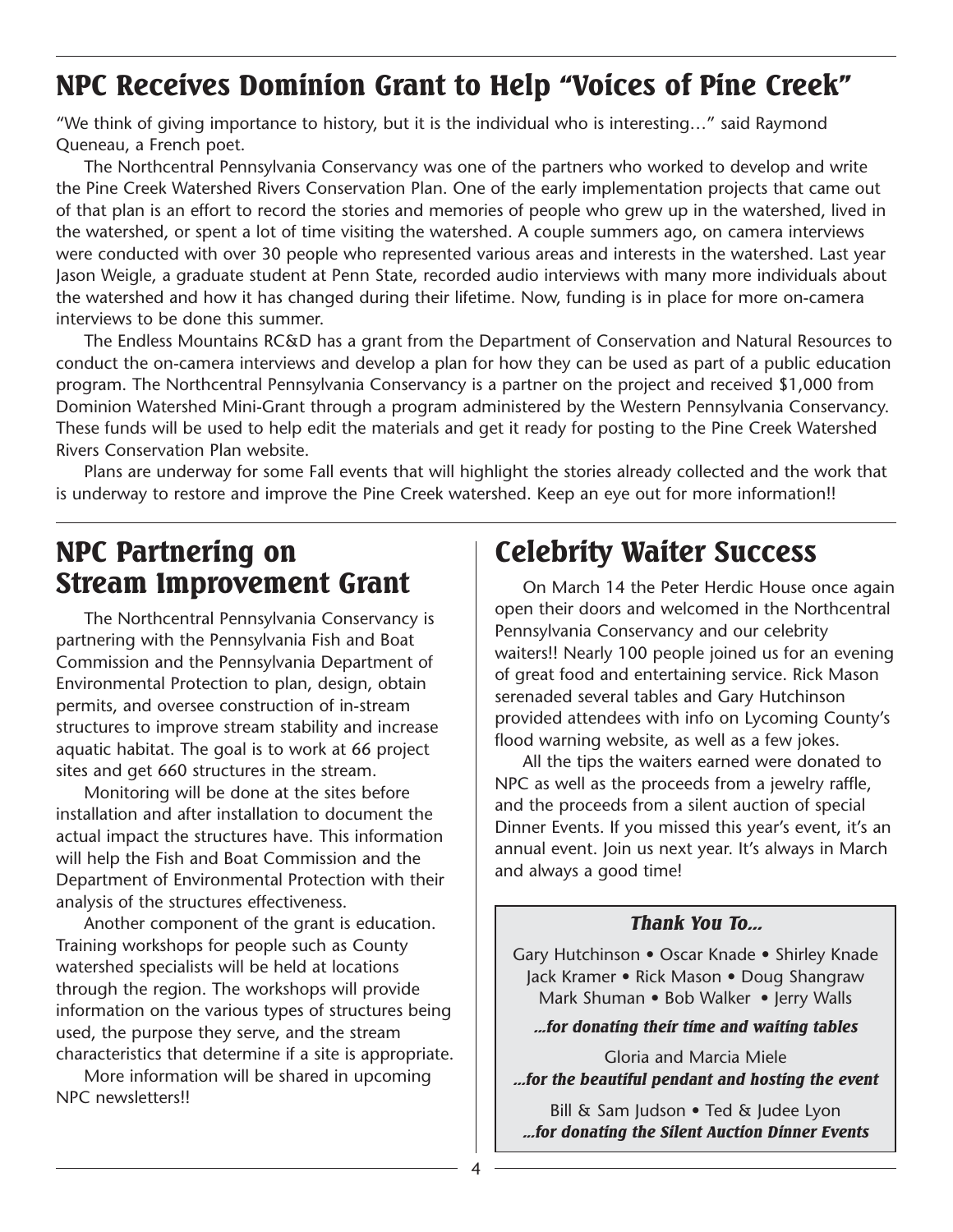### MEMBERSHIP ACTIVITY • January 1, 2008 to March 31, 2008

#### **CORPORATE MEMBERS**

Many thanks to our corporate members. Please show your support of those businesses which have shown they care about the future of our communities.

Alpine Club of Williamsport DCNR-Bureau of Forestry JBH3 & Associates, Inc. Jersey Shore Hospital Lycoming Co. Planning Commission Parente Randolph LLC

#### **GENERAL MEMBERSHIP**

**BLACK BEAR (\$500- \$999)** Tom Corbett Dr. John & Jean Burks J. Robert & Nancy Bower Ann & John Case Dr. & Mrs. Daniel R. Gandy Rich & Beth Schluter Wayne H. Scott, Sr. Gordon & Margie Shaw **WHITE-TAILED DEER (\$250- \$499)**

Herman & Molly Logue Stephen & Terri Deitrick Martin & Jean Doughty Gary & Susan Harris Charles D. Lamade

**BLACK CHERRY (\$100- \$249)** Pine Creek Preservation Association Slate Run Sportsmen's Association Richard & Grace Carey Frank R. Comfort Rita Bocher Mr. & Mrs. John L. Bruch Jr. Russell E. & Linda M. Campbell R. Jeffrey Coup Merrill J. & Dorothy F. Dodge Rudy & Carol Kafer Josephine Lewis Raymond M. Lyon Bobby Maguire Steve & Deb Martin Gilbert L. Maton Mr. & Mrs. James Meyer Ken & Jan Oden Stuart & Judy Olinsky John Jr. & Charlotte Person Len Richards & Maureen McClure Lance E. Robson H. Kenneth & Marilyn G. Ruhl W. Bruce Saunders James & Debra Schneider Roy A. Siefert Albert & Judith Styrcula Jim & Lynn Tooey Chalmer & Ruth Ann Van Horn Dr. & Mrs. John Way Robert & Joanne Wise

John E. Young

**RED OAK (\$50- \$99)** Alvin C. & Betty Bush Melissa Christ Henry F. Hartmann Jr. Drs. Thomas & Suzan Aufiero E. Lee Bellinger, MD Dr. Colson Blakeslee Jonathan & Sally Butterfield R. Max Coy Duane Daniels Bill & Gerri Ann Danilowicz Glenn Davis Meredith Dawes Steve Dawson Mrs. Anne Donnelly James A. Drobile Esq. Dr. Robert Ecker Elion Wayne Grieco Carlucci Shipman & Irwin Pamela Gass & John Hamilton William & Kelly Hastings Mr. & Mrs. Dennis Hazlak Diane Himes Tim & Anne Holladay Donald G. Holtzman Charley & Lisa Hooper Raymond E. Kehrer, Jr. William Kieser & Jessica Abernathy Max Mitchell Howard Parks Joseph A. Pecchia Carol Pollard & Richard White Deborah Reeder Stephen & Dorothy Schopfer Joseph & Margaretta Stewart Charles & Margaret Wettling Dan & Margery Wurster Dorothy Yannaccone

**SUGAR MAPLE (\$35- \$49)** Thomas Duck Annie Sanders Paul W. Duck Eila & Jack Campbell Gregory Dwalet Joseph & Ginny English George E. Farley Leah & A. Roy Flanigan III Dr. Lester G. Kleckner Mr. & Mrs. James R. Parsons Darrel & Elaine Reibson

*Thank You...to all of those who continue to support the work of the Northcentral Pennsylvania Conservancy*

Sovereign Bank Staiman Brothers Inc. Susquehanna Chapter Trout Unlimited Wheeland Lumber Co. Inc. Woodlands Bank Woolrich Inc.

> **WHITE PINE (\$25- \$34)** William S. Seward Sam Shaheen Bill & Eileen Burdett R. Lowell Coolidge Cush's Retreat, Inc. Ferguson Insurance Agency William Giddings William B. Heffner III Robert & Margaret Hershey Daniel Lee Kugler Gladys E. Lewis Jon S. Malsnee Mount Prospect Rifle Club Susan O'Donnell Nancy Pfeiffer Mr. & Mrs. Chester Pribble Clifford A. Rieders Bill & Mary Jo Saxe John A. Troisi Grethel Vinup Rev. & Mrs. Larry Waltz

> > **GIFT MEMBERSHIPS** Mark & Wanda Heim *from Mary Cosgrove*

John & Karen Machamer *from Mary Cosgrove*

> Charlotte Mengel *from Cindy Bower*

**GENERAL CONTRIBUTIONS** Tiadaghton Audubon Society

> **MEMORIALS** Lyle McKean *by Bald Eagle Township*

Bernette Kathryn Fitzgerald *by Lori, Mark & Sam Romanias*

**YEAR END APPEAL DONATIONS (after 12/31/07)** Virginia Borek Frank Brennan Gerald Bride Alfred Buck Lynne Coolidge Katherine & Sean Erno Eberhard & Mary Passarge Annie Sanders Chalmer & Ruth Ann Van Horn Alex & Tracie Witter